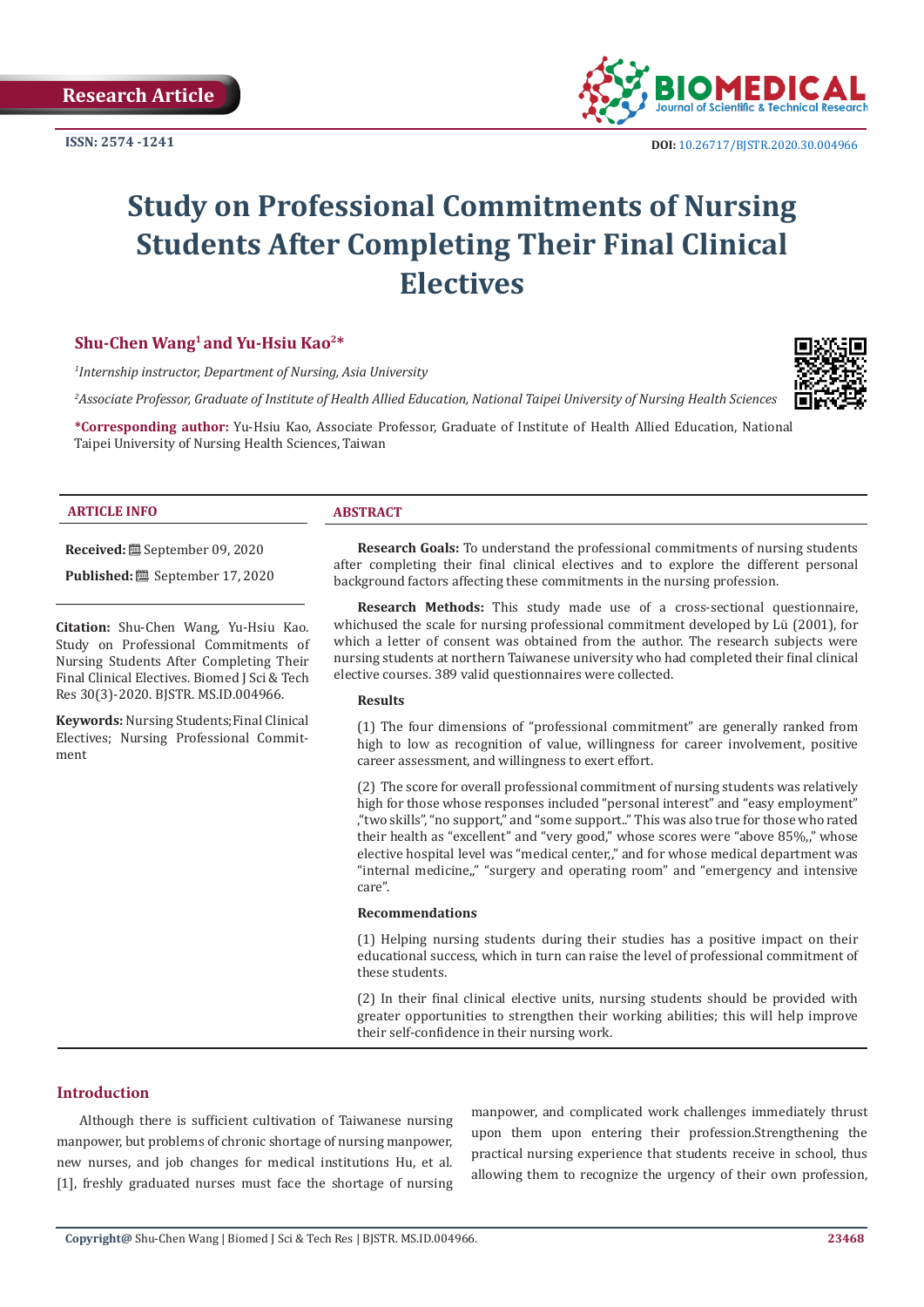is crucial in helping new nurses to adapt to their new work environment, and to build their professional work skills Wu, et al. [2]. The development of commitment is an internalized process, and is thus influenced by factors such as internal personal characteristics, family background, and environment Lü, et al. [3]. Professional commitment includes "professional dedication" and "organizational commitment,," and can be an important predictive indicator of willingness to work and level of involvement Benligiray, et al. [4]. If we are able to understand the factors related to the final clinical electives of nursing students which affect their professional commitment, then it will be possible to help administrators for schools, professors, and the industry to arouse a sense of professional mission in nursing students in their design of these final clinical electives.

Although many researchers discuss in detail the phenomenon of the cultivation of professional commitment during the development process of nursing professionals, and the related factors affecting professional commitment Lu, et al. [3,5-7], there are also studies which explore the correlation between the value of work and pressure, and professional commitment Ru, Lin, 2000; Chen, et al. [8]. The research of Wen et al. (2007) revealed that the level of satisfaction in work-study experience, and selfefficacy have a statistically significant and positive effect on professional commitment. The research of Liu, et al. [9] revealed that the completion of final courses can increase the level of professional commitment of nursing students. Still, there is a lack of profound discussion of other related factors' impact on nursing students' professional commitment, such as: willingness to exert effort, willingness for career involvement, positive professional assessment, and recognition of professional value. As such, this study analyzes the professional commitment of nursing students

in their final clinical electives from an empirical perspective, in order to understand the factors affecting this commitment and to improve the course quality of these final clinical electives. The goals of this study are as follows:

a) To explore the professional commitment status of nursing students who have completed their final six-week clinical electives in any medical department.

b) To explore the relationship between variables of the differing background of nursing students andprofessional commitment.

c) To understand the predictive power of variables of background for professional commitment and its component dimensions.

#### **Literature Review**

#### **The Connotations of "Professional Commitment"**

The sociologist Becker believes that commitment is the mechanism that reconciles humans' internal traits and behavior, and thus the term is often used to as a conceptual description to delineate the characteristics of the actions of individuals or groups; as such, from a professional perspective, the term indicates the socialization of the professional role. Speaking generally, professional commitment refers to the attitude held by the individual toward their profession and is the nucleus and spirit that comprise a profession. On an individual level, the degree of stability in one's profession can be included in the concept, and overall, it makes it easy to achieve professional goals. Nursing professional commitment refers to the lifelong promise of nursing professionals that they are able to promote the development of the nursing profession, and that they maintain the will and act in order to improve the health and wellbeing of mankind Wang, et al. [10,11]. During their studies, nursing students are involved in both edifying and practical substantive work provided by professional nursing education; during this process, individuals' personal internalization is continuously stimulated, the socialization of the professional role is gradually incorporated, and loyalty and commitment to the nursing identity are formed. Overall, nursing professional commitment refers to the recognition of nurses, including: willingness to exert effort, willingness for career involvement, positive professional assessment, and recognition of professional value Li, et al. [12,13].

#### **Research Related to Nursing Professional Commitment**

In international research related to nursing professional commitment, personal variables related to nursing professional commitment are consolidated below. For gender, researchers have discovered that the professional commitment of females is higher than that of males (Ru, Lin, 2000). However, studies have also revealed that there are now differences between the nursing professional commitment of males and females Jie, Guo, Zheng, Hu, et al. [14]. For age, researchers have shown that those of greater age have higher levels of nursing professional commitment Li, et al [15-17], while other researchers have pointed out that the level of nursing commitment is actually higher for those of lesser age Liu, et al. [9,18,19]. For schooling, some studies have shown thatnurses graduating from vocational and technical schools have higher levels of nursing professional commitment than that of higher education system graduates (Ru, Lin, 2000), while others have shown that the professional commitment of five-year junior college nursing students is higher than that of students studying at or above the university level Chen, et al.[2,20], and that different types of education system do not affect levels nursing professional commitment Hu, et al. [1].

Considering motivation for studies, studies have revealed that students whose motivations were self-determination or personal interest had higher nursing professional commitment levels than students whose motivations were not self-determined Chen, et al. [8,9,21]. In view of family financial support, some studies indicate that the more satisfactory the economic situation, the higher the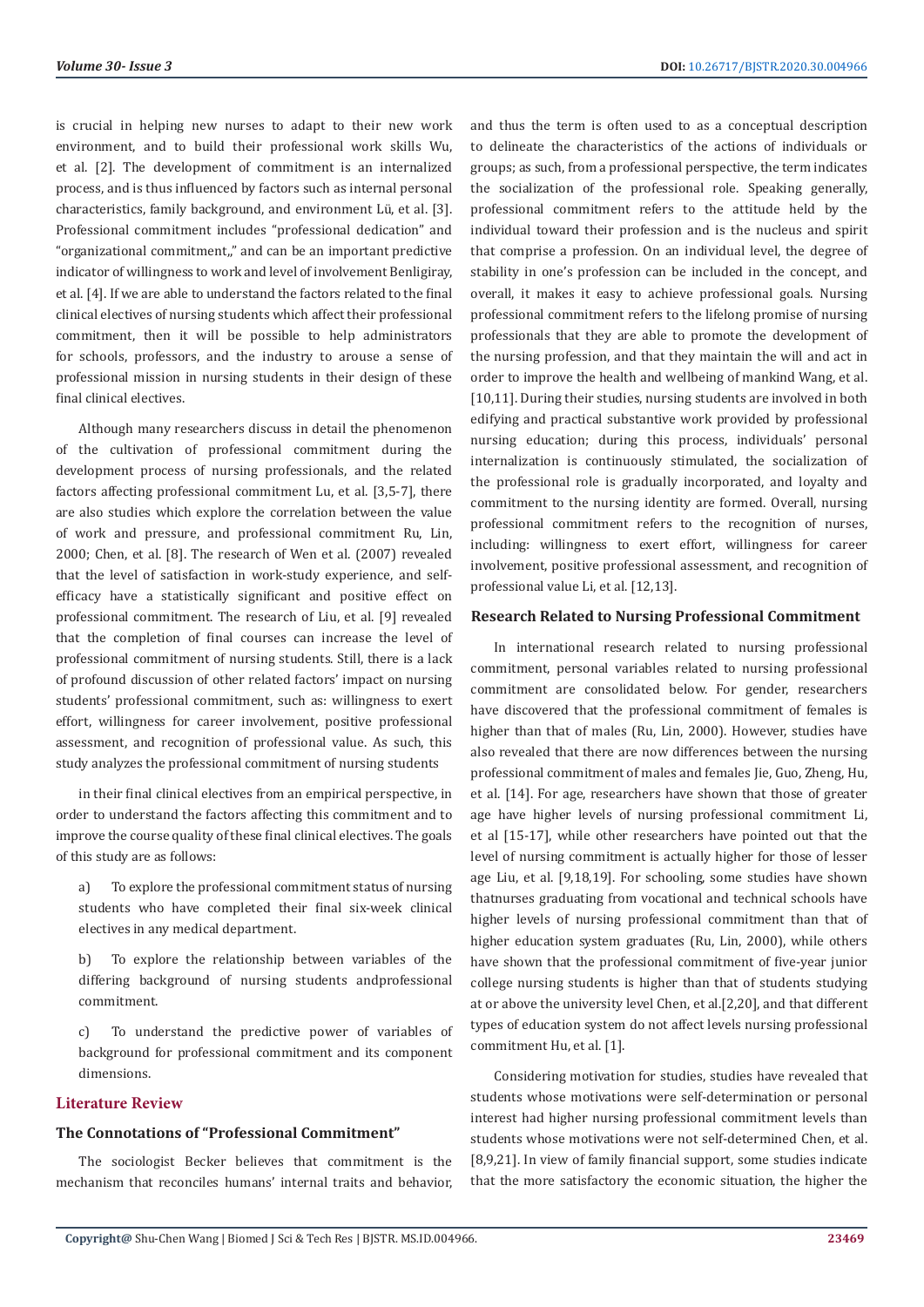professional commitment of the nurse Jie et al., 2013; Wang, et al. [20,22], still, some research has pointed out that a household's economic situation does not affect nursing professional commitment Hu, et al. [1]). In considering personal perception of health, health covers both physiological and psychological health; the better the health status, the higher the level of professional commitment Wang, et al. [23,24]. Additionally, with the presence of depression, anxiety, or feelings of fear, professional commitment is lower Xie, et al. [13].Considering academic and work-study performance, those who scored above 80% in school and intheir work-study experience, willingness for nursing professional involvement was higher Chen, et al. [8], while another study indicated that differences in academic performance do not affect nursing professional commitment Liu, et al. [9].

Nursing professionals who work at different levels of a hospital were not shown to have different levels of professional commitment Wang, et al. [6]; Zhang, 2008; Liu, et al. [9]. Finally, in consideration of different medical departments, some studies have shown that nursing professionals working in the women & children, and dialysis departments have higher levels of positive professional assessment and willingness for career involvement than those who work in intensive care, internal medicine, and surgical departments Wang, et al. [6]. Still, some studies have shown that there is no difference in the levels of professional commitment among nursing professionals working in different departments Cai, et al. [25].We can see from the above literature review that personal attribute factors related to the professional commitment of nursing professionals include: gender, age, schooling, academic motivation, family financial support, academic performance, work-study performance, level within the hospital, and medical department. These are included in the personal background variables for this study to explore the effect of varying personal background factors in the professionalcommitment of nursing students after completing their final six-week clinical elective courses.

#### **Research Methods**

#### **Research Subjects**

This study applied purposive sampling for its research subjects, namely nursing students at university in northern Taiwan who were in their final year of either two or four year technical programs in the nursing department during the 2012-2013 school year and who had completed their final clinical elective courses. It used a census to conduct a cross-sectional survey, distributing 402 questionnaires, and receiving 392 for a return rate of 97.51%; after deducting those with incomplete responses, 389 valid questionnaires remained.

# **Research Tools**

The research tools for this study include the two components of data on personal background, and a scale of nursing professional commitment. Data on personal background includes: gender, age, schooling, motivation for studying nursing, family financial support, personal perception of health, average grades in the previous academic semester, average grades in the previousworkstudy semester, hospital level of clinical electives, medical department of clinical electives,and outside work status. The scale of nursing professional commitment used here is that developed byLüGuiyun (2001), for which a letter of consent was obtained from the author. For this scale, validity checks and factor analysis were conducted by experts, and four dimensions of questions were extracted: willingness to exert professional effort (questions 1-16), willingness for professional career involvement (questions 17-24), positive professional career assessment (questions 25-29), and recognition of professional value (questions 30-34). For these 34 questions, a four-point Likert scale was provided, with responses: "extremely certain,," "certain,," "uncertain,," "extremely uncertain,," corresponding to scores of 4, 3, 2, and 1 respectively, where higher points correspond to higher levels of professional commitment among nursing students. The Chrombach's  $\alpha$  measuring the scale's internal consistency was valued at 0.93, indicating good internal consistency.

#### **Data Collection Process**

Planning for this study went through the review of the Taipei City Hospital Institutional Review Board (IRB) (no. 1020216-E). Before the study commenced, research subjects were solicited; after obtaining the approval of the heads of relevant academic departments andprofessors, the goals of the study were explained to the research subjects. It was also explained that the method of research used anonymous completion of questionnaires, from which data would be encoded for presentation, the results of the survey would be provided only for academic research and not for other purposes. Also, that the study would completely respect the preservation of personal privacy and that the subjects can freely choose not to participate, or towithdraw from the study at any time. Before the study commenced, subjects' consent was obtained, and subjects signed consent forms.

# **Results**

#### **Detailed Analysis of Nursing Student Types**

Among the subjects of this study, women were more prevalent. Students aged between 22.00-22.99 numbered 277 (71.21%), the most common age group. For schooling, there were213 students in a two-year program (54.77%), the most common schooling group. Students whose motivation for study was family desire totaled 95 (24.42%), the most common motivation group. Students whose families provided total financial support numbered 291 (74.81%), the most common financial support group. Students who perceived their health as good numbered 204 (52.44%), comprising the most common group. Students whose average academic performance was between 80-84.9% numbered 214 (52.4%), the most common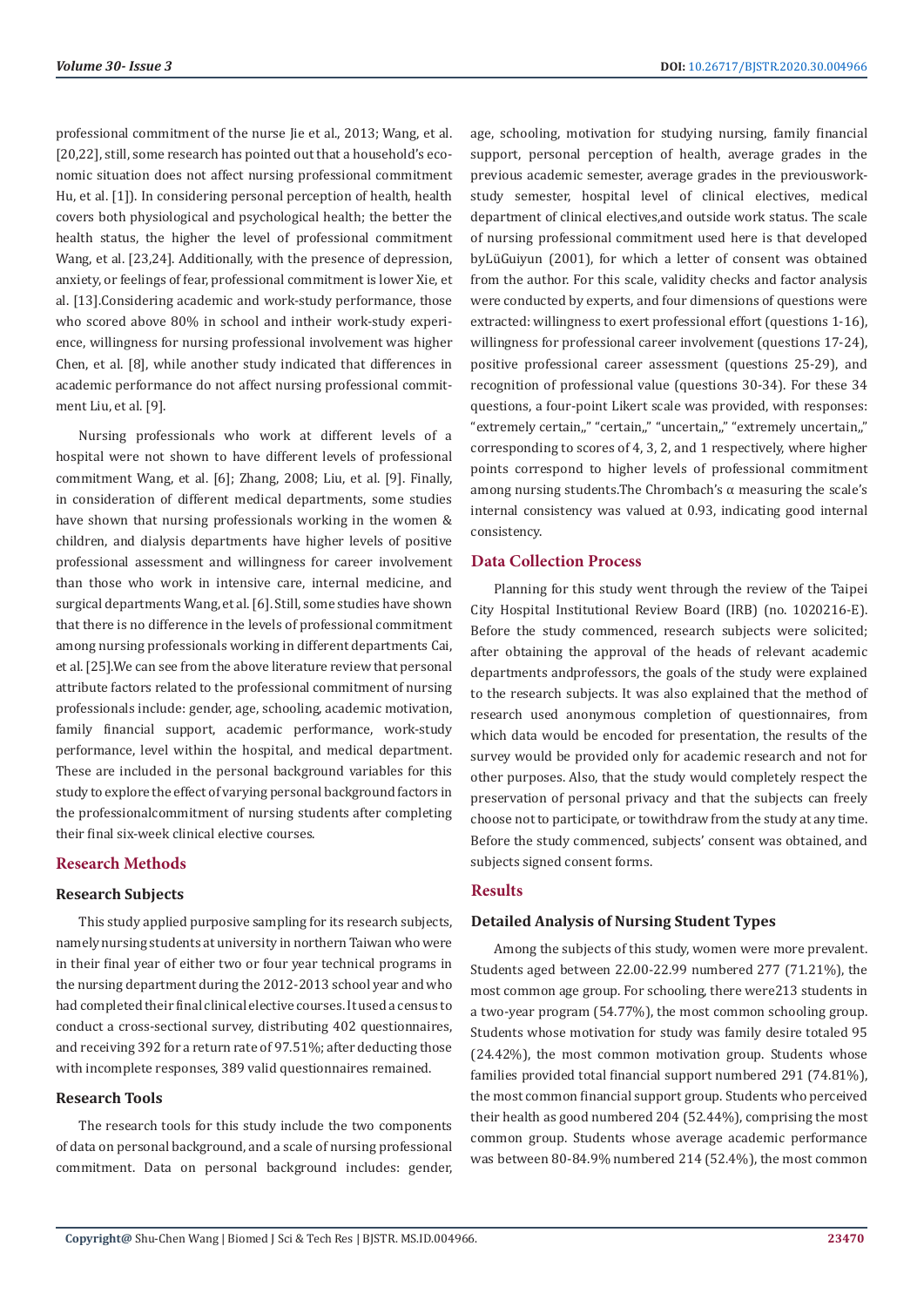group. Students whose average work-study performance was between 80-84.9 numbered 267 (68.64%), comprising the most common group. Students whose elective course placed them in the medical center hospital level numbered 310 (79.69%), comprising the most common group. Students whose elective courses belonged

to the internal medicine department numbered 114 (29.31%), comprising the most common group. Students whose outside work status was "none" numbered 346 (88.95%), comprising the most common group; the average time spent engaged in outside work was 9.87 hours (Table 1).

**Table 1:** Personal Background Information.

|                              | Two-Year Program (N=213) |                  |             |                                      | Four-Year Program (N=176)             |             | Overall (N=389) |         |             |  |  |
|------------------------------|--------------------------|------------------|-------------|--------------------------------------|---------------------------------------|-------------|-----------------|---------|-------------|--|--|
| <b>Personal Background</b>   | People                   | $(\%)$           | M(SD)       | People                               | (%)                                   | M(SD)       | People          | $(\%)$  | M(SD)       |  |  |
|                              | Gender                   |                  |             |                                      |                                       |             |                 |         |             |  |  |
| Male                         | $\sqrt{2}$               | 0.9              |             | 24                                   | 13.6                                  |             | 26              | 6.7     |             |  |  |
| Female                       | 211                      | 99.1             |             | 152                                  | 86.4                                  |             | 363             | 93.3    |             |  |  |
| Age                          |                          |                  |             |                                      |                                       |             |                 |         |             |  |  |
|                              |                          |                  | 22.48(1.71) |                                      |                                       | 22.49(1.82) |                 |         | 22.49(1.76) |  |  |
|                              |                          |                  | 20.25-24.6  |                                      |                                       | 20.25-25.25 |                 |         | 20-25.60    |  |  |
| <b>Motivation for Study</b>  |                          |                  |             |                                      |                                       |             |                 |         |             |  |  |
| Family Wishes                | 37                       | 17.4             |             | 58                                   | 33                                    |             | 51              | 15.1    |             |  |  |
|                              |                          |                  |             |                                      |                                       |             |                 |         |             |  |  |
| Decided by Test Scores       |                          |                  |             |                                      |                                       |             | 50              | 14.8    |             |  |  |
|                              | 30                       | 14.1             |             | 29                                   | 16.5                                  |             |                 |         |             |  |  |
| Ease of Employment           |                          |                  |             |                                      |                                       |             | 64              | 19.0    |             |  |  |
|                              | 36                       | 16.9             |             | 27                                   | 15.3                                  |             |                 |         |             |  |  |
| Personal Interest            | 39                       | 18.3             |             | 28                                   | 15.9                                  |             | 67              | 19.9    |             |  |  |
| Other                        | 24                       | 11.3             |             | 8                                    | 4.5                                   |             | 104             | 31.2    |             |  |  |
|                              |                          |                  |             |                                      |                                       |             |                 |         |             |  |  |
| Two or More Motivations      |                          |                  |             |                                      |                                       |             | 73              | 26.9    |             |  |  |
|                              | 47                       | 22.1             |             | 26                                   | 14.8                                  |             |                 |         |             |  |  |
|                              |                          |                  |             | <b>Family Financial Support</b>      |                                       |             |                 |         |             |  |  |
| <b>Full Support</b>          | 152                      | 71.4             |             | 139                                  | 79                                    |             | 291             | 74.8    |             |  |  |
| Only Tuition                 | 38                       | 17.8             |             | 27                                   | 15.3                                  |             | 65              | 16.7    |             |  |  |
| No Support                   | 18                       | $\ \, 8.5$       |             | 8                                    | $4.5\,$                               |             | 26              | 6.7     |             |  |  |
| Some Support                 | 5                        | 2.3              |             | $\overline{2}$                       | $1.1\,$                               |             | $\overline{7}$  | 1.8     |             |  |  |
|                              |                          |                  |             | <b>Perception of Personal Health</b> |                                       |             |                 |         |             |  |  |
| Higher scores indicate worse |                          |                  |             |                                      |                                       |             |                 |         |             |  |  |
|                              | 213                      |                  | 2.39(0.84)  | 176                                  |                                       | 2.65(0.87)  | 389             |         | 2.52(0.86)  |  |  |
| Health                       |                          |                  |             | <b>Academic Performance</b>          |                                       |             |                 |         |             |  |  |
| 85 and above                 | 93                       | 43.7             |             | 25                                   | 14.2                                  |             | 118             | 30.3    |             |  |  |
| $80 - 84.9$                  | 106                      | 49.8             |             | 96                                   | 54.5                                  |             | 202             | 51.9    |             |  |  |
| $75 - 79.9$                  |                          |                  |             |                                      |                                       |             |                 |         |             |  |  |
|                              | 13                       | 6.1              |             | $38\,$                               | $21.6\,$                              |             | 51              | 13.1    |             |  |  |
| $70 - 74.9$                  | $\boldsymbol{0}$         | $\boldsymbol{0}$ |             | 16                                   | 9.1                                   |             | 16              | 4.1     |             |  |  |
| 69.9 and below               | $\,1\,$                  | $0.5\,$          |             | $\mathbf{1}$                         | 0.6                                   |             | $\overline{2}$  | $0.5\,$ |             |  |  |
|                              |                          |                  |             |                                      | <b>Average Work-Study Performance</b> |             |                 |         |             |  |  |
| 85 and above                 | 58                       | 27.2             |             | 29                                   | 16.5                                  |             | 87              | 22.4    |             |  |  |
| $80 - 84.9$                  | 147                      | 69               |             | 120                                  | 68.2                                  |             | 267             | 68.6    |             |  |  |
| $75 - 79.9$                  | $\overline{7}$           | 3.3              |             | 18                                   | 10.2                                  |             | 25              | 6.4     |             |  |  |
| $70 - 74.9$                  |                          |                  |             | $\overline{9}$                       | 5.1                                   |             | 9               | 2.3     |             |  |  |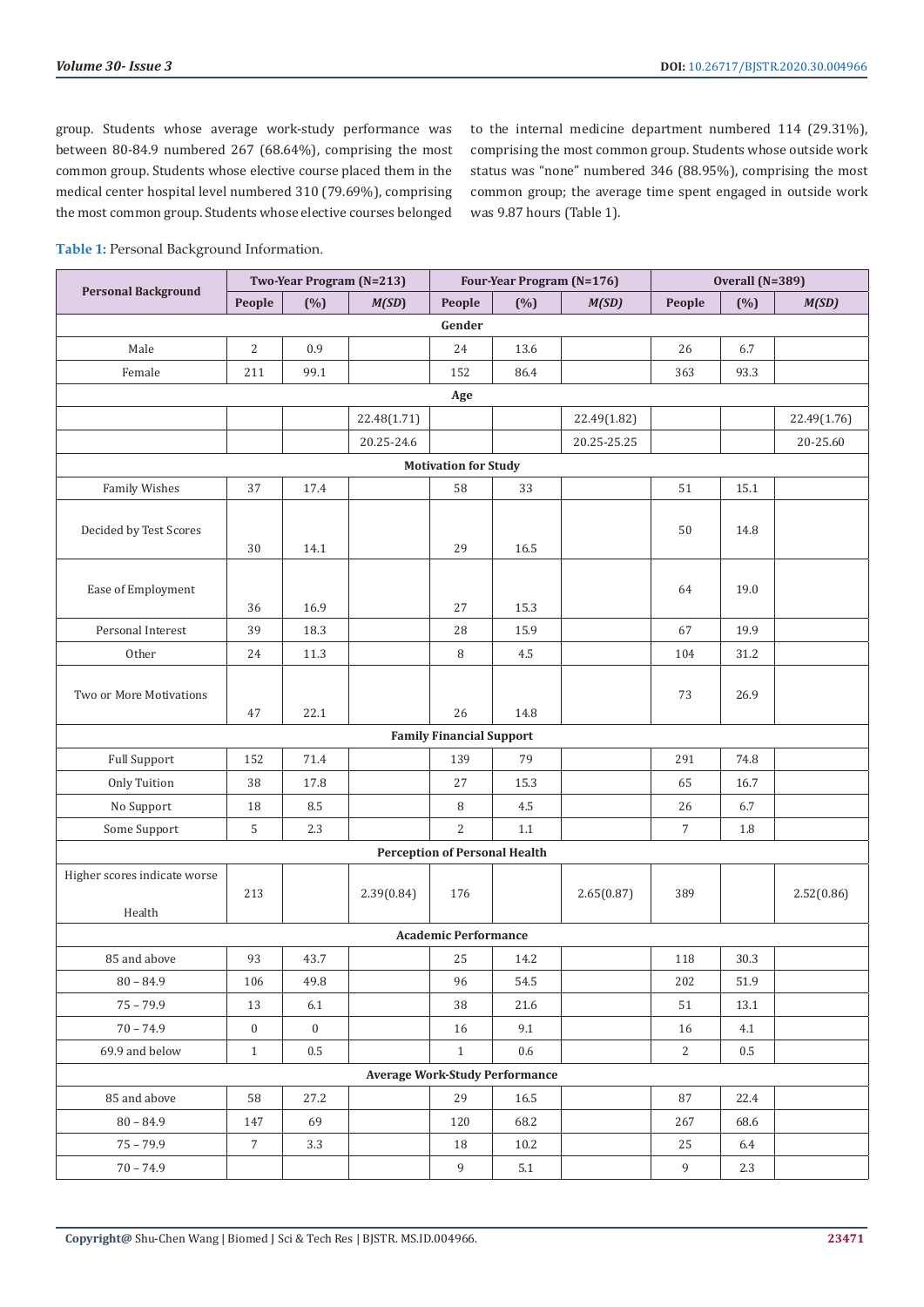| 69.9 and below                                                                  | $\mathbf{1}$ | 0.5  |             |     |      |            | $\mathbf{1}$ | 0.3  |            |  |  |
|---------------------------------------------------------------------------------|--------------|------|-------------|-----|------|------------|--------------|------|------------|--|--|
| <b>Hospital Level</b>                                                           |              |      |             |     |      |            |              |      |            |  |  |
| <b>Medical Center</b>                                                           | 170          | 79.8 |             | 140 | 79.5 |            | 310          | 79.7 |            |  |  |
| Regional Teaching                                                               |              |      |             |     |      |            |              |      |            |  |  |
| Hospital                                                                        |              |      |             |     |      |            | 71           | 18.3 |            |  |  |
|                                                                                 | 38           | 17.8 |             | 33  | 18.8 |            |              |      |            |  |  |
| District Hospital                                                               | 5            | 2.3  |             | 3   | 1.7  |            | 8            | 2.1  |            |  |  |
| <b>Medical Department of Elective</b>                                           |              |      |             |     |      |            |              |      |            |  |  |
| Internal<br>Medicine                                                            | 61           | 28.6 |             | 45  | 25.6 |            | 106          | 27.2 |            |  |  |
| Surgery,<br>Operating Room                                                      | 55           | 25.8 |             | 40  | 22.7 |            | 95           | 24.4 |            |  |  |
| <b>Intensive Care</b>                                                           | 57           | 26.8 |             | 29  | 16.5 |            | 86           | 22.1 |            |  |  |
| Respiratory Care, Long-term<br>Care, Gynecological Cancer,<br>Rehab, Psychiatry | 9            | 4.2  |             | 19  | 10.8 |            | 28           | 7.2  |            |  |  |
| Other, Pediatrics                                                               | 31           | 14.6 |             | 43  | 24.4 |            | 74           | 19.0 |            |  |  |
| <b>Outside Work Status</b>                                                      |              |      |             |     |      |            |              |      |            |  |  |
| None                                                                            | 185          | 86.9 | 10.20(6.16) | 161 | 91.5 | 9.27(4.53) | 346          | 88.9 | 9.87(5.61) |  |  |
| Some                                                                            | 28           | 13.1 | $2 - 28$    | 15  | 8.5  | $1.1 - 16$ | 43           | 11.1 | $1.1 - 28$ |  |  |

# **Analysis of Professional Commitment after Completion of Final Electives**

The average overall score for professional commitment of nursing students in this study was 96.08, with a standard deviation (SD) of 15.03. A higher score indicates higher levels of professional commitment, with scores falling between 52 and 131. Within the questionnaire, the three items receiving the highest scores were, respectively: "Because nursing work helps others, it is very interesting" with a mean score (M) of 3.32, and an SD of 0.61; "I'm embarrassed to tell others that I study nursing (reverse-scoring question)" (M=3.32, SD=1.01); "Nursing work makes a clear contribution to the quality of human society" (M=3.21, SD=0.64). The three items

receiving the lowest scores were, respectively: "I am willing to do nursing work for my entire life" (M=2.11, SD=0.81); "I would tell my friends that: 'nursing is a pretty ideal job.'" (M=2.43, SD=0.78); "If in the future I were to undertake further study or training, I would change to a discipline other than nursing" (M=2.48, SD=0.78).

This study discovered that for the four dimensions of professional commitment: "willingness to exert professional effort," "willingness for career involvement," "positive career assessment," and "recognition of professional value," average scores for professional commitment were respectively 2.71, 2.93, 2.72, and 3.11. The overall level of professional commitment was 2.87. For the four dimensions of this scale and for the scale overall, mean scores were generally higher than the median (2.5).

After completing their final clinical electives, nursing students' professional commitment scores were in the mid-range level.

# **Relationship Between Background Variables and Professional Commitment**

This study discovered that for "overall nursing professional commitment," nursing students in two-year programs had higher scores than those in four-year programs for the two dimensions of "willingness for career involvement," and "positive career assessment." Students whose motivation for study was "personal interest" and "ease of employment" had higher levels of professional commitment than those who responded "family desire" and "decided bytest-scores." For family financial support, students whose family financial support situation was "only provides school tuition and partial support" and "no support" had higher levels of nursing professional commitment than those who responded "full support." Students who had a good perception of their personal health had higher levels of professional commitment. For students whose academic performance was "85% and above," "overall nursing professional commitment" and "willingness to exert professional effort" were higher than those whose performance was "80-84.9%," and "79.9% and below."

For nursing students whose work-study performance was "85% and above," levels of "overall nursing professional commitment," "willingness to exert professional effort," "recognition of professional value," and "willingness for career involvement" were higher than those who scored "80-84.9%" and "79.9% and below."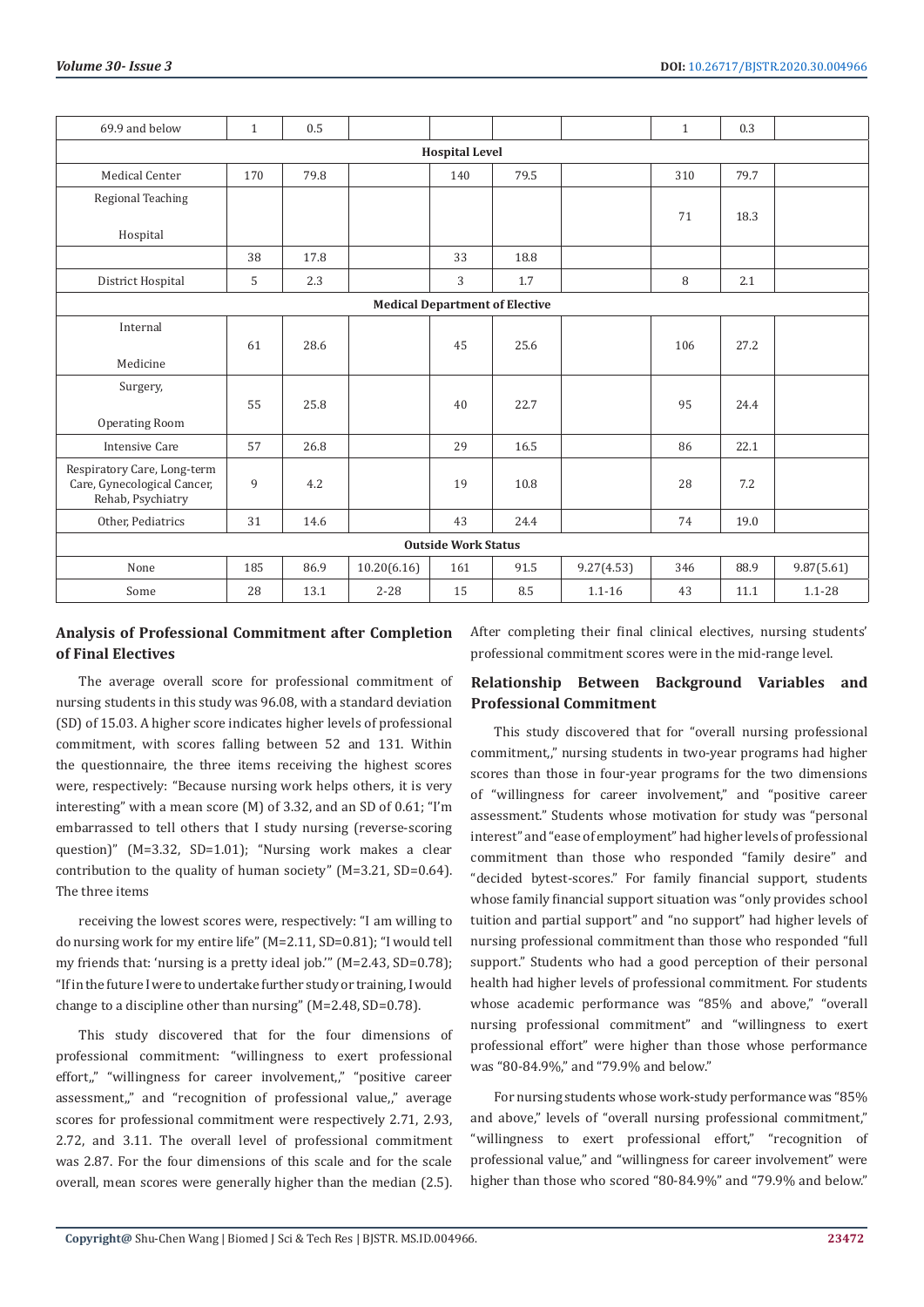For students whose elective belonged to the "Medical Center," levels of "overall professional commitment," "willingness to exert professional effort," and "recognition of professional value" were all higher than students whose electives belonged to "regional teaching hospitals or district hospitals."Nursing students whose electives were in the "surgical ward, operating room," "internal medicinedepartment," and "emergency, intensive care ward" had higher levels of "willingness for careerinvolvement" compared to those in the "respiratory care ward, long-term care ward, gynecological cancer, rehabilitation department, or psychology department(Table 2).

|  | Table 2: Relationship Analysis for Person Type and Professional Commitment(N=389). |
|--|------------------------------------------------------------------------------------|
|  |                                                                                    |

| Variable                                         | N   | <b>Overall Professional</b><br>Commitment |           | <b>Willingness to Exert</b><br>Professional<br><b>Effort</b> |                             | <b>Willingness for Career</b><br>Involvement        |           | <b>Positive Professional</b><br>Assessment |          | <b>Recognition of Profes-</b><br>sional Value |                                |  |      |
|--------------------------------------------------|-----|-------------------------------------------|-----------|--------------------------------------------------------------|-----------------------------|-----------------------------------------------------|-----------|--------------------------------------------|----------|-----------------------------------------------|--------------------------------|--|------|
|                                                  |     | M(SD)                                     | t/F/r     | M(SD)                                                        | t/F/r                       | M(SD)                                               | t/F/r     | M(SD)                                      | t/F/r    | M(SD)                                         | t/F/r                          |  |      |
| Schooling <sup>a</sup>                           |     |                                           | $3.37**$  |                                                              | .99                         |                                                     | $6.41***$ |                                            | $2.48*$  |                                               | .53                            |  |      |
| OTwo-year-<br>Program                            | 213 | 98.38(15.09)                              |           | 43.86(8.63)                                                  |                             | 24.98(4.01)                                         |           | 13.92(2.93)                                |          | 15.60(2.54)                                   |                                |  |      |
| @Four-year-<br>Program                           | 176 | 93.28(14.51)                              |           | 43.00(8.33)                                                  |                             | 21.47(6.27)                                         |           | 13.21(2.62)                                |          | 15.47(2.40)                                   |                                |  |      |
| <b>Motivation</b><br>for Studyb                  |     | $11.76***$<br>(3>0, 4>0, 4>0, 6>0)        |           |                                                              | $4.02***$<br>$\circledcirc$ | 25.91***<br>2>0, 3>0, 4>0,<br>(4) > 0, 0 > 0, 0 > 0 |           | $6.26***$<br>(4) > 0, 6 > 0                |          |                                               | $5.06***$<br>$\textcircled{4}$ |  |      |
| <b>OFamily</b><br>Wishes                         | 95  | 88.51(13.45)                              |           | 41.87(7.74)                                                  |                             | $@{>}@$<br>19.05(5.95)                              |           | 12.47(2.68)                                |          | 14.90(2.47)                                   |                                |  |      |
| ©Determined-<br>by Test Scores                   | 59  | 93.79(14.73)                              |           | 42.89(10.2)                                                  |                             | 22.25(5.65)                                         |           | 13.25(2.67)                                |          | 15.39(2.35)                                   |                                |  |      |
| <b>3Ease ofEm-</b><br>ployment                   | 63  | 96.31(12.26)                              |           | 42.09(7.06)                                                  |                             | 25.09(3.16)                                         |           | 13.85(2.25)                                |          | 15.27(2.20)                                   |                                |  |      |
| <b>@PersonalIn-</b><br>terest                    | 67  | 104.07(15.42)                             |           | 46.77(8.82)                                                  |                             | 26.16(3.87)                                         |           | 14.62(2.98)                                |          | 16.50(2.45)                                   |                                |  |      |
| <b>©Other</b>                                    | 32  | 94.81(15.60)                              |           | 41.59(8.58)                                                  |                             | 24.84(4.45)                                         |           | 13.50(2.98)                                |          | 14.87(2.84)                                   |                                |  |      |
| ©Two or<br>More<br>Motivations                   | 73  | 100.75(13.83)                             |           | 45.01(7.82)                                                  |                             | 25.34(4.05)                                         |           | 14.24(2.83)                                |          | 16.15(2.34)                                   |                                |  |      |
| <b>Financial</b><br><b>Support</b> <sup>b</sup>  |     |                                           | 2.62      |                                                              | .49                         |                                                     | $6.81***$ |                                            | 2>0, 0>0 |                                               | $3.03**$                       |  | 1.03 |
| <b>OFull</b><br>Support                          | 295 | 95.10(14.57)                              |           | 43.31(8.26)                                                  |                             | 22.84(5.63)                                         |           | 13.40(2.80)                                |          | 15.47(2.44)                                   |                                |  |      |
| @Tuition Only<br>and Partial-<br>Support         | 68  | 99.47(16.41)                              |           | 44.38(9.34)                                                  |                             | 24.92(4.47)                                         |           | 14.23(2.83)                                |          | 15.92(2.50)                                   |                                |  |      |
| <b>3No</b><br>Support                            | 26  | 98.15(15.50)                              |           | 42.92(9.05)                                                  |                             | 25.73(4.21)                                         |           | 14.19(2.69)                                |          | 15.30(2.79)                                   |                                |  |      |
| Perception<br>of Personal<br>Health <sup>c</sup> | 389 | 96.07(15.03)                              | $-180***$ | 43.47(8.50)                                                  | $4.52**$                    | 23.39(5.44)                                         | $-.25***$ | 13.60(2.81)                                | $-0.08$  | 15.54(2.48)                                   | $-0.08$                        |  |      |
| Academic                                         |     | $5.65**$                                  |           | $5.88**$                                                     |                             |                                                     | 2.40      |                                            | .66      |                                               | 2.18                           |  |      |
| Performance <sup>b</sup>                         |     | 0 > 2, 0 > 3                              |           | 0 > 2, 0 > 3                                                 |                             |                                                     |           |                                            |          |                                               |                                |  |      |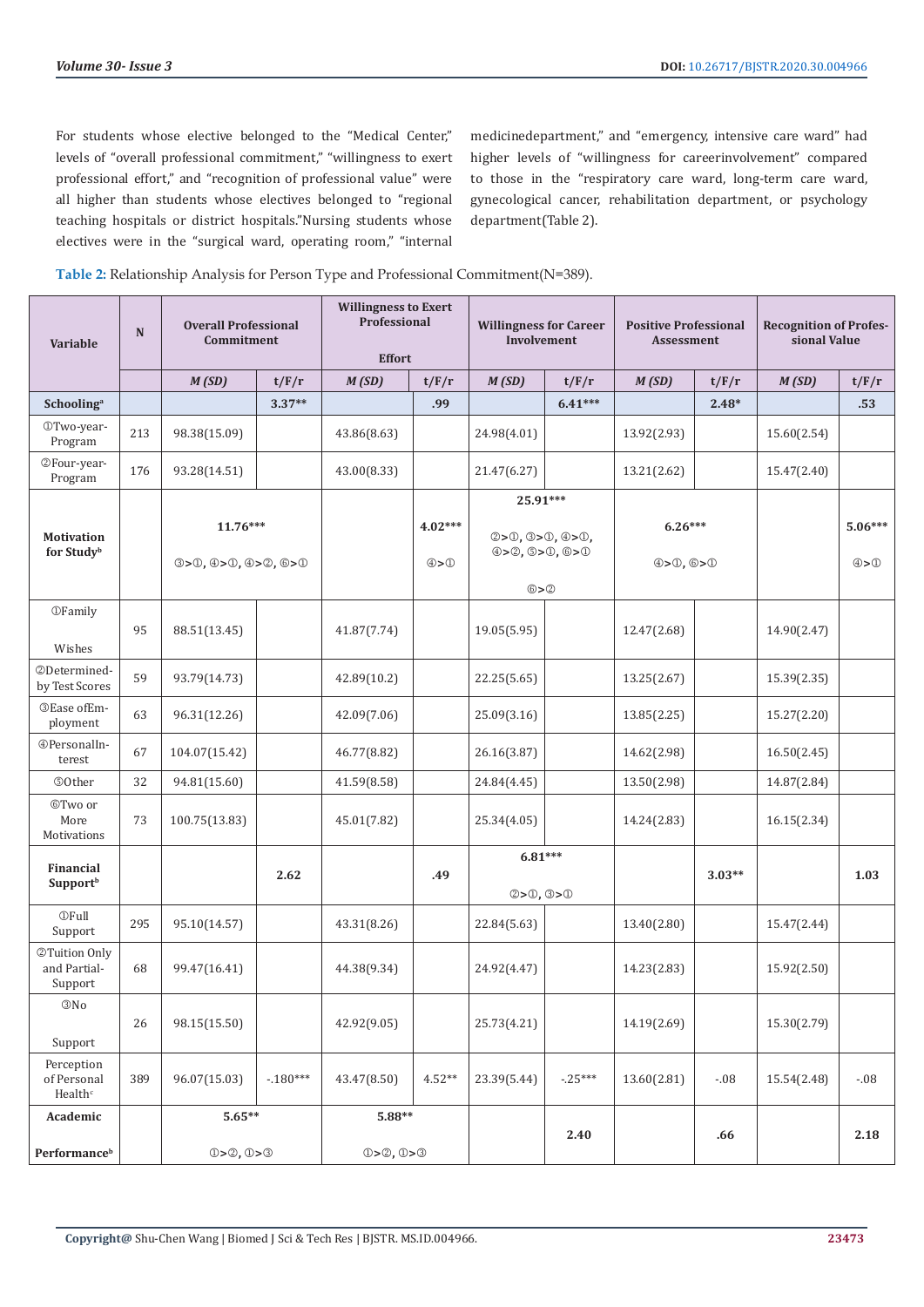| <b>①85分1</b>                                                                                          | 120 | 99.69(16.26)  |         | 45.54(9.39)  |         | 24.28(5.36)                                               |         | 13.85(2.98) |      | 15.85(2.78) |         |
|-------------------------------------------------------------------------------------------------------|-----|---------------|---------|--------------|---------|-----------------------------------------------------------|---------|-------------|------|-------------|---------|
| 280-84.9                                                                                              | 214 | 94.92(13.95)  |         | 42.84(7.77)  |         | 23.07(5.46)                                               |         | 13.49(2.74) |      | 15.50(2.18) |         |
| 379.9↓                                                                                                | 55  | 92.65(15.06)  |         | 41.41(8.41)  |         | 22.72(5.40)                                               |         | 13.49(2.76) |      | 15.01(2.80) |         |
| <b>Work-Study</b>                                                                                     |     | $7.20***$     |         | $7.08***$    |         |                                                           | $4.54*$ |             |      |             | $4.47*$ |
| <b>Performance</b> <sup>b</sup>                                                                       |     | 0 > 2, 0 > 3  |         | 0 > 2, 0 > 3 |         |                                                           | ①>③     |             | 2.14 |             | ①>②     |
| <b>12851</b>                                                                                          | 84  | 100.92(15.86) |         | 46.39(8.72)  |         | 24.26(5.56)                                               |         | 14.03(3.03) |      | 16.23(2.55) |         |
| @80-84.9                                                                                              | 263 | 95.31(14.31)  |         | 42.87(8.14)  |         | 23.47(5.18)                                               |         | 13.57(2.74) |      | 15.39(2.36) |         |
| 379.9↓                                                                                                | 42  | 91.14(15.56)  |         | 41.38(9.03)  |         | 21.21(6.28)                                               |         | 12.95(2.77) |      | 15.11(2.81) |         |
| Hospital<br>Level <sup>a</sup>                                                                        |     |               | $1.99*$ |              | $2.31*$ |                                                           | $-34$   |             | 1.42 |             | $2.04*$ |
| <b>OMedical</b><br>Center                                                                             | 310 | 96.83(14.69)  |         | 44.04(8.00)  |         | 23.35(5.60)                                               |         | 13.70(2.80) |      | 15.67(2.42) |         |
| <b>2</b> Regional<br>Teaching<br>Hospital<br>and District<br>Hospital                                 | 79  | 93.07(16.03)  |         | 41.25(9.96)  |         | 23.58(4.79)                                               |         | 13.20(2.87) |      | 15.03(2.63) |         |
| <b>Medical</b>                                                                                        |     |               |         |              |         | $5.69***$                                                 |         |             |      |             |         |
| Department<br>of<br><b>Elective</b> <sup>b</sup>                                                      |     |               | .53     |              | 1.13    | $\mathbb{D} > \oplus$ ,<br>$@>\oplus$ ,<br>$\circledcirc$ |         |             | .75  |             | 1.08    |
| <b><i><u>OInternal</u></i></b><br>Medicine                                                            | 106 | 96.01(15.94)  |         | 42.55(9.34)  |         | 24.32(4.41)                                               |         | 13.64(2.89) |      | 15.31(2.73) |         |
| ©Surgery,<br>Operating<br>Room                                                                        | 95  | 96.69(14.24)  |         | 43.25(8.06)  |         | 24.21(4.22)                                               |         | 13.83(2.49) |      | 15.40(2.43) |         |
| <b><i><u></u></i></b> OIntensive-<br>Care                                                             | 86  | 95.67(15.25)  |         | 43.15(8.10)  |         | 23.47(5.37)                                               |         | 13.55(3.02) |      | 15.48(2.44) |         |
| <b>@Respiratory</b><br>Care,<br>Long-term<br>Care, Gyneco-<br>logical Cancer,<br>Rehab,<br>Psychiatry | 28  | 92.53(11.78)  |         | 44.28(7.45)  |         | 19.53(7.23)                                               |         | 12.78(2.60) |      | 15.92(2.14) |         |
| <b>©Other</b>                                                                                         | 74  | 97.16(15.64)  |         | 45.14(8.55)  |         | 22.40(6.69)                                               |         | 13.62(2.94) |      | 15.98(2.30) |         |

Note: \*p< .05. \*\*p< .01.\*\*\*p< .001; Statistical test method: a: Independent sample t test; b: One-way ANOVA (If F-test shows significance, Scheffe's method for post-hoc analysis is used); c: Person's correlation

# **Stepwise Regression Analysis of Personal Background Variables**

Using stepwise regression analysis, the variance inflation factor (VIF) for personal background variables on nursing professional commitment overall and in each dimension was calculated for each predictive variable, which all fell between 1.00-1.02. Regression coefficient tolerance values were all between 0.97-0.99, and the residuals (using the Durbin-Watson Test) were between 1.20- 1.95, near to the ideal value of 2. This shows compliance with non-multilinear basic assumptions. From Table 3, we can see that the predictive variables proved to be statistically significant with respect to the regression coefficients for "overall professional commitment;" these were: academic performance  $(t = -4.10, p <$ 0.001), perception of personal health ( $t = -3.81$ ,  $p < 0.001$ ), family financial support ( $t = 2.94$ ,  $p < 0.01$ ), and motivation for study ( $t =$ 2.33, p < 0.05).For the dimension "willingness to exert professional effort," variables which reached statistical significance were: motivation for study ( $t = 2.57$ ,  $p < 0.01$ ), perception of personal health (t = -4.79,  $p < 0.001$ ), academic performance (t = -3.75, p  $<$  0.001), and medical department of clinicalelective (t = 2.57, p  $<$ 0.05).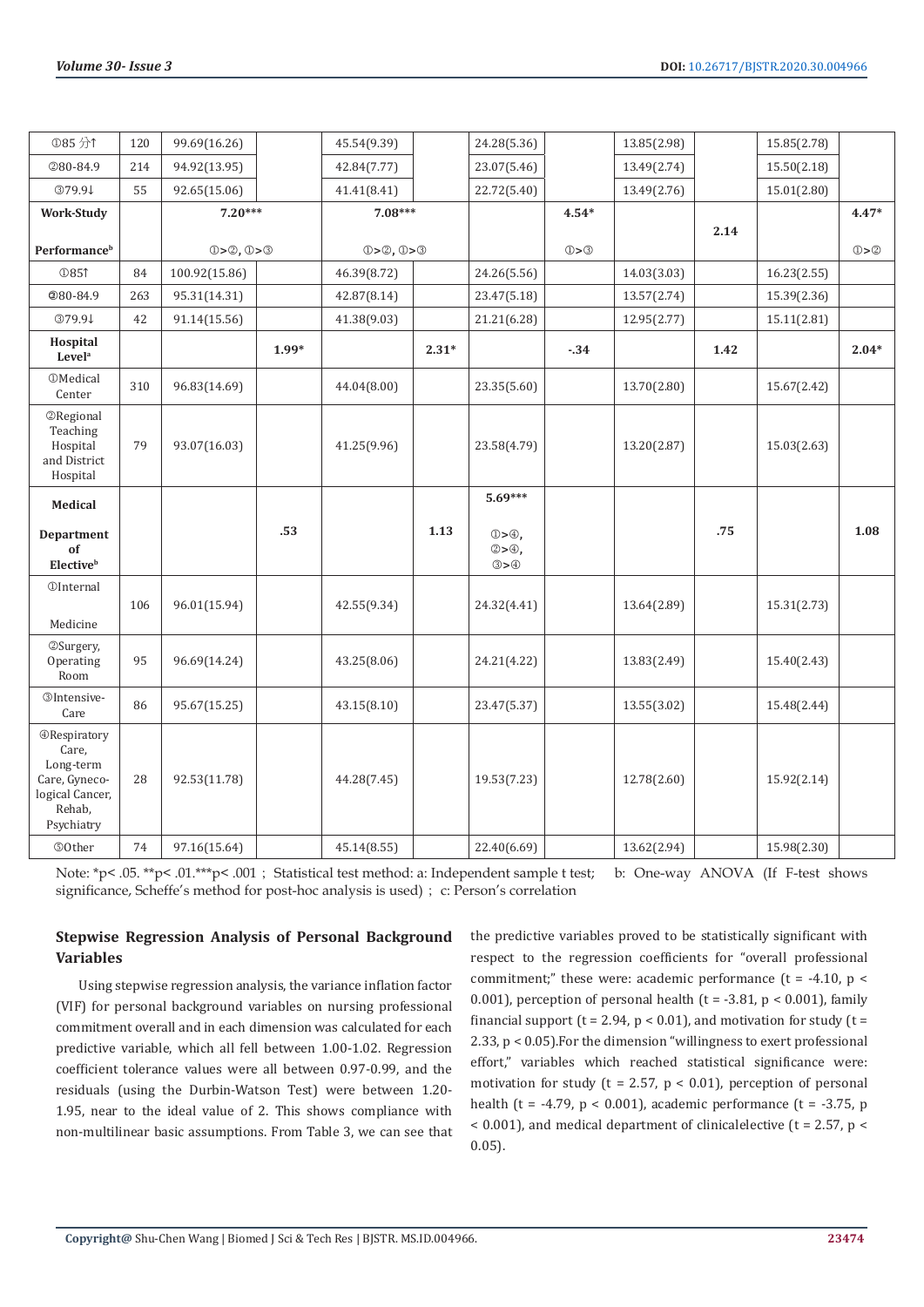| <b>Type (No. of Questions)</b>                        | <b>Highest Value</b> | <b>Lowest Value</b> | <b>Average Value</b> | <b>Standard Deviation</b> | Rank |
|-------------------------------------------------------|----------------------|---------------------|----------------------|---------------------------|------|
| Overall Level of Nursing Professional Commitment (34) | 131                  | 52                  | 2.87                 | 0.78                      |      |
| Willingness to Exert Professional Effort (16)         | 64                   | 17                  | 2.71                 | 0.74                      |      |
| Willingness for Career Involvement (8)                | 32                   |                     | 2.93                 | 0.89                      |      |
| Positive Career Assessment (5)                        | 20                   |                     | 2.72                 | 0.84                      |      |
| Recognition of Professional Value (5)                 | 20                   |                     | 3.11                 | 0.65                      |      |

**Table 3:** Analysis of Research Subject Professional Commitment N=389.

 For the dimension "willingness for career involvement," significant variables were: school system  $(t = -6.09, p < 0.001)$ , family financial support ( $t = 2.73$ ,  $p < 0.05$ ), and medical department of elective ( $t = -2.91$ ,  $p < 0.01$ ). For the dimension "positive professional assessment," variables that achieved statistical significance were: family financial support ( $t = 2.56$ ,  $p < 0.05$ ), perception of personal health ( $t = -2.66$ ,  $p < 0.01$ ), and academic performance ( $t = -2.13$ , p < 0.05). For "recognition of professional value," variables achieving statistical significance were: motivation for study ( $t = 3.20$ ,  $p <$ 0.001), academic performance ( $t = -2.23$ ,  $p = 0.05$ ), and hospital level ( $t = -2.07$ ,  $p < 0.05$ ). The F values for overall significance tests for the overall regression model were, respectively: 12.37, 13.63, 19.87, 6.01, 7.45 (all p values were: p < 0.001).

#### **Discussion**

#### **Current Status of Professional Commitment**

The results of this study reveal that for "professional commitment" overall, and for each dimension, values fell between 2.71 and 3.11. Of the four dimensions, the score for "recognition of professional value" was highest. For overall professional commitment, the average score for each question was 2.87, a midlevel score. From this we can see that nursing students who have completed their final clinical electives have a positive perception of overall professional commitment, which is similar to the findings of Lü, et al. [5,1,8], that nursing students have a mid-level of professional commitment. For the subjects of this study, who have completed their final clinical electives, scores for "recognition of professional value" were highest, followed by "willingness for career involvement," "positive career assessment," and "willingness to exert professional effort"; these results are consistent with related Taiwanese studies which have also found that recognition of professional value received the highest scores, and willingness to exert professional effort the lowest Wang, et al., [5,6,8,20]. So, nursing students recognize the value of the nursing profession, but are less willing to exert effort in carrying out nursing work.

Primarily, this could be due to a poor work environment, low wages, frustration, severe work pressure, few opportunities for advancement, not being respected, and an increase in medical disputes Chen, et al. [8,26]. Additionally, due to the high turnover rate of nurses in the current working environment, the workload of nurses is excessively large (Zhou, 2012); this causes nursing students to have a low willingness to exert professional effort.The results of this study found that the three items measuring nursing professional commitment were, in descending order: "Because nursing work helps others, it is very interesting," "I'm embarrassed to tell others that I study nursing (reverse-scoring question)," and "Nursing work makes a clear contribution to the quality of human society"; this reveals that nursing students approve of the work done by nurses after graduation Lü, et al.[5,27]. The three items measuring nursing professional commitment that received the lowest scores were, in ascending order: "I am willing to do nursing work for my entire life," "I would tell my friends that: 'nursing is a pretty ideal job." and "If in the future I were to undertake further study or training, I would change to a discipline other than nursing."; this could be due to the fact that clinical work pressure exceeds individuals' physical and mental capacity, causing a decrease in the willingness of nursing students to exert effort (Cai et al., 2012).

The results of this study reveal that with regard to schooling systems, nursing students in two-year programs have higher overall professional commitment, "willingness for career involvement," and "positive career assessment" than students in four-year programs; this is consistent with other Taiwanese studies Chen, et al. [8,23,20]. Furthermore, Chen, et al. [8] and Cai et al. (2001) have pointed out that different school systems do not affect "willingness to exert professional effort," "positive career assessment," or "recognition of professional value"; this is similar to the results of this study, and is because students in two-year programs undergo five years of specialized study, then take on advanced training, causing their relatively high recognition of professional commitment. Differingmotivations for study had a statistically significant effect on scores for overall professional commitment and each of its component facets; this result is consistent with the findings of Chen, et al. [8,9,21]. For students whose motivation for study is personal interest, the higher the positive assessment, the higher the level of nursing professional commitment.Family financial support did not prove to have significant effects on "willingness for career involvement" or "positive professional assessment," we propose that this may be due to the fact that the subjects of the study were nursing students, and those who were not, or only partially supported bore responsibility for their finances; thus, these students had a relatively high willingness for career involvement. For perception of personal health, those students who perceived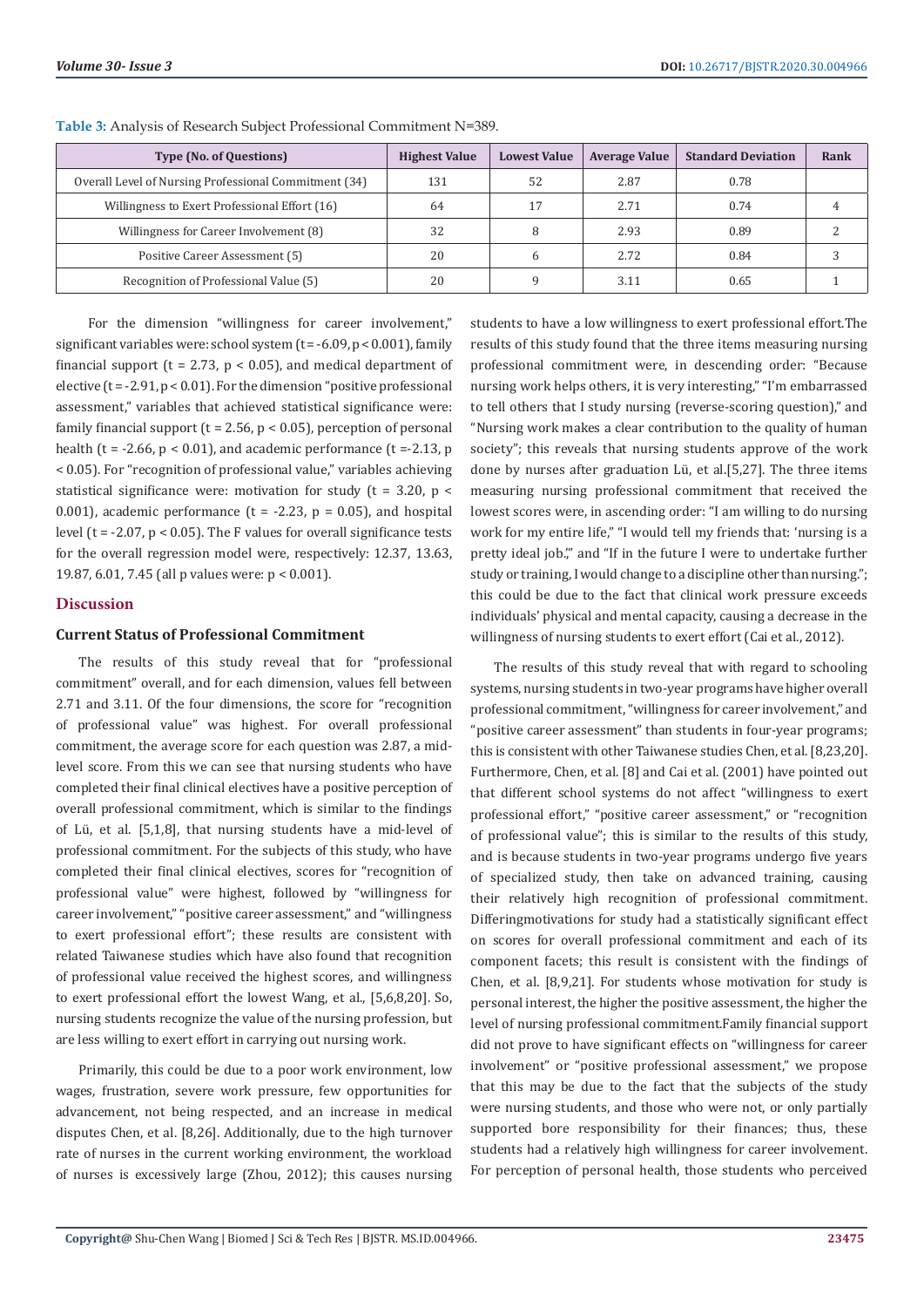their health to be "very good" and "good" had higher levels of willingness to exert professional effort and positive professional assessment than those students who perceived their health as "poor" and "very poor."

Another Taiwanese study pointed out that nurses with tough personalities and who perceive their health as good have higher levels of professional commitment (Han, 2007); this is consistent with the results of this study.For variation in the academic performance of nursing students, overall, and for "willingness to exert professional effort," grades had a statistically significant relationship with professional commitment; a Taiwanese study showed that nursing students whose academic grades were higher than 80% had higher levels of professional commitment than those students who scored below 79% Chen, et al. [8], a result consistent with the results of this study. Still, Chen, et al. [8] further proposed that the higher the grades of a nursing student, the greater their professional commitment dimension "willingness for career involvement." The results of this study show that the higher a nursing student's grades, the higher the professional commitment dimension "willingness to exert professional effort," inconsistent with Chen's results. Our result could be because nursing students with higher academic results have higher expectations for their results, and are more willing to make attempts Huang, et al. [28]. Considering variation in work-study performance, this variable reached the significant level for professional commitment overall, and for the dimensions of "willingness to exert professional effort," "recognition of professional value," and "willingness for professional involvement."

Other Taiwanese studies have revealed that previous grades are not significantly related with nursing professional commitment Liu, et al. [9], which is inconsistent with the findings of this study. Still, a study has shown that students whose grades were 80% and higher had higher levels ofnursing professional commitments when compared with students whose grades were 79% and below Chen, et al. [8].For students, electives in different hospital levels were shown to have significantly effects on overall professional commitment, as well as the dimensions "willingness to exert professional effort," and "recognition of professional value;" this shows that the level of nursing professional commitment for nursing students in the "medical center" was higher than those in "regional teaching hospitals and district hospitals." A study

by Chen et al. (2010) showed that the hospital level of nursing student electives does not affect levels of nursing professional commitment; these results are inconsistent with our own, and we propose that our results may be due to the fact that the degree of care that nursing students in the medical center experience is high, which causes them to have a correspondingly higher willingness to exert effort Liao [29]. For nursing students whose electives belong to different medical departments, the dimension "willingness for career involvement" was shown to be significantly affected. Those students with electives in "internal medicine," "surgery and operating room," and "emergency and intensive care unit" had higher levels of professional commitment, which we propose may be due to the fact that the working abilities of students in these departments improved rapidly, causing a rise in their selfconfidence towards their nursing work Ye, et al. [30]; Lin, Zhang, Chen, Cai, Huang, 2000.A Taiwanese study has pointed out that nurses in dialysis rooms and women and children departments have higher levels of professional commitment than those in internal medicine and surgery Wang, et al. [6], while another study shows that there is no significant difference in the levels of nursing professional commitment between nurses working in different medical departments Liu, et al. [9]; the results of these studies are inconsistent with our own results.

#### **Predictive Factors for Professional Commitment**

Through its stepwise regression analysis, this study discovered that the four variables of academic performance, perception of personal health, family financial support, and motivation for study can predict overall professional commitment. This shows that for nursing students with better grades and better perception of personal health, no family financial support, and who are motivated by personal interest or ease of employment can be predicted to have better professional commitment (Table 4). Further, academic performance, perception of personal health, family financial support, motivation for study, and medical department of elective are all predictive variables for "willingness to exert professional effort." This shows that nursing students whose elective belongs to the chronic long-term care ward can be predicted to have better willingness toexert professional effort. School-system, family financial support, and medical department of elective are predictive variables for "willingness for career involvement."

**Table 4:** Stepwise Regression Analysis for Personal Characteristics and Professional Commitment.

| Variable Name               |              | <b>Willingness to Exert Professional Effort</b> |            | <b>Willingness for Career Involvement</b> |            |            |  |
|-----------------------------|--------------|-------------------------------------------------|------------|-------------------------------------------|------------|------------|--|
|                             | $\beta$ (SE) | t-value                                         | <b>VIF</b> | $\beta$ (SE)                              | t-value    | <b>VIF</b> |  |
| Schooling                   |              |                                                 |            | $-3.20(.52)$                              | $-6.09***$ | 1.01       |  |
| Family Financial<br>Support |              |                                                 |            | .90(.38)                                  | $2.37*$    | 1.01       |  |
| Motivation for<br>Study     | .36(.14)     | $2.57**$                                        | 1.01       |                                           |            |            |  |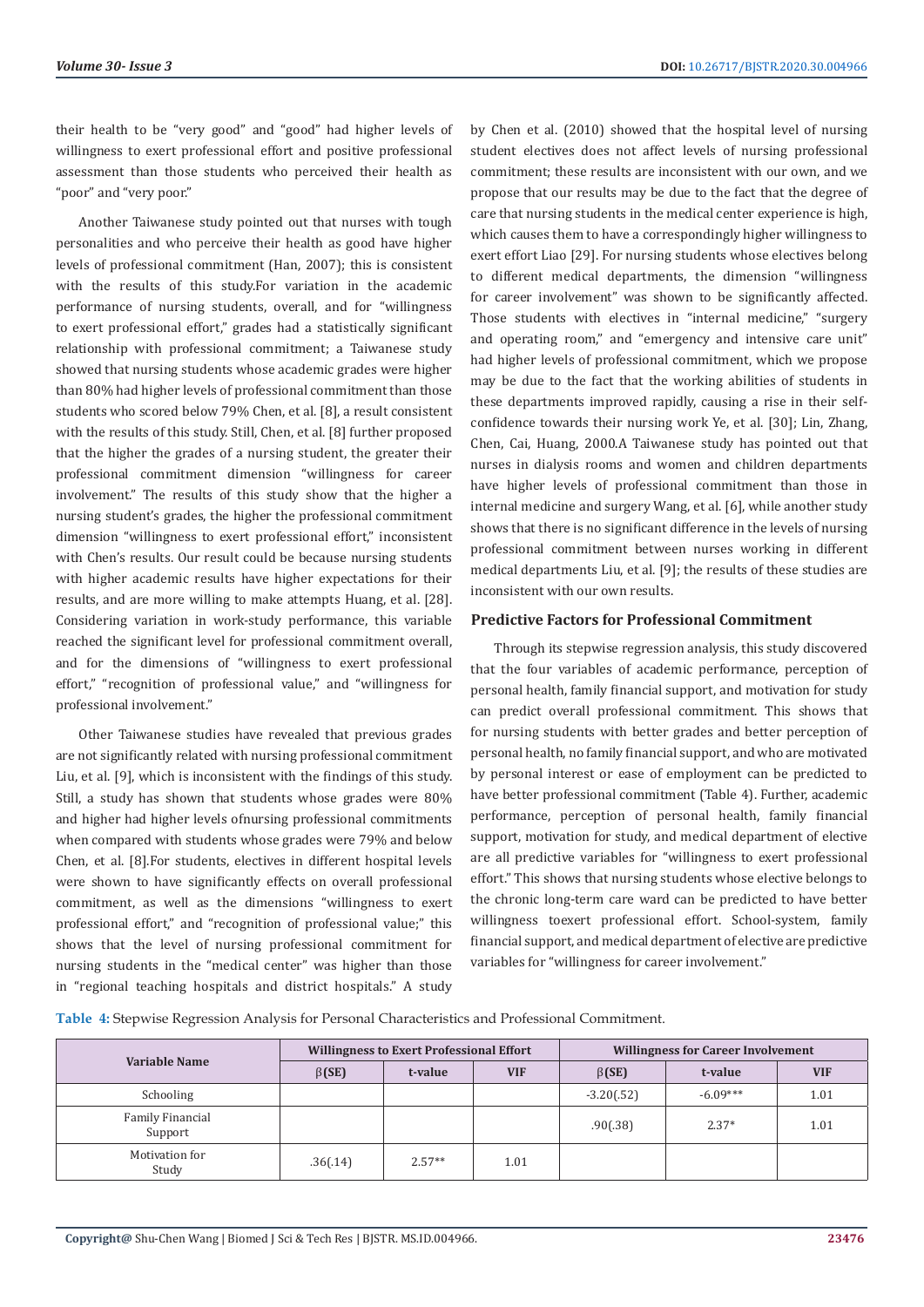| Perception of<br>Personal Health     | $-2.26(.47)$ | $-4.79***$                              | 1.01       |                                        |                                          |            |  |
|--------------------------------------|--------------|-----------------------------------------|------------|----------------------------------------|------------------------------------------|------------|--|
| Academic<br>Performance              | $-1.92(.51)$ | $-3.75***$                              | 1.01       |                                        |                                          |            |  |
| Medical<br>Department of<br>Elective | .60(.28)     | $2.11*$                                 | 1.01       | $-.53(.18)$                            | $-2.91**$                                | 1.01       |  |
| F-Value                              |              | 13.633***                               |            |                                        | 19.872***                                |            |  |
| Adjusted $R^2$                       |              | .115                                    |            |                                        | .127                                     |            |  |
| <b>Variable Name</b>                 |              | <b>Positive Professional Assessment</b> |            |                                        | <b>Recognition of Professional Value</b> |            |  |
|                                      | $\beta$ (SE) | t-value                                 | <b>VIF</b> | $\beta$ (SE)                           | t-value                                  | <b>VIF</b> |  |
| Family Financial<br>Support          | 53(.20)      | $2.56*$                                 | 1.00       |                                        |                                          |            |  |
| Perception of<br>Personal Health     | $-43(0.16)$  | $-2.66**$                               | 1.01       |                                        |                                          |            |  |
| Motivation for<br>Study              |              |                                         |            | .14(.04)                               | $3.20***$                                | 1.00       |  |
| Academic<br>Performance              | $-.37(.18)$  | $-2.13*$                                | 1.01       | $-35(.16)$                             | $-2.23*$                                 | 1.02       |  |
| Hospital Level                       |              |                                         |            | $-.55(.27)$                            | $-2.07*$                                 | 1.02       |  |
| F-Value                              |              | $6.013***$                              |            | 7.452***                               |                                          |            |  |
| Adjusted $R^2$                       |              | .037                                    |            | .048                                   |                                          |            |  |
| <b>Variable Name</b>                 |              |                                         |            | <b>Overall Professional Commitment</b> |                                          |            |  |
|                                      | $\beta$ (SE) | t-value                                 | <b>VIF</b> |                                        |                                          |            |  |
| Academic Performance                 | $-3.71(.91)$ | $4.10***$                               | 1.01       |                                        |                                          |            |  |
| Perception of Personal Health        | 3.21(.84)    | $-3.81***$                              | 1.01       |                                        |                                          |            |  |
| <b>Family Financial Support</b>      | 3.10(1.06)   | $2.94**$                                | 1.01       |                                        |                                          |            |  |
| F-Value                              |              | 12.368***                               |            |                                        |                                          |            |  |
| Adjusted $R^2$                       |              | .105                                    |            |                                        |                                          |            |  |

This shows that students in two-year programs, those in internal medicine, surgery, and in the intensive care unit can be predicted to have better "willingness for career involvement." Predictive variables for "positive professional assessment were academic performance, perception of personal health, and family financial support. For "recognition of professional value," predictive variables included motivation for study, academic performance, and hospital level; this shows that for students whose final clinical electives belong to the medical center, better "recognition of professional value" can be predicted. This is largely in line with the results of Lü et al. (1998), Lu, et al. [7,5,8], with regard to the motivation for study, school system, hospital level, and academic performance of nursing students[31-34].

#### **Conclusion**

a) The average level of professional commitment for nursing students who have completed their final clinical electives was 2.87, a mid-level score. Considering each dimension of commitment, scores for "recognition of professional value" were highest.

b) For variables of different backgrounds and professional commitment, eight variables caused statistically significant variation. Two-year school system, motivation by personal interest or ease of employment, no or only partial family financial support, and better perception of personal help all resulted in better professional commitment. In addition, academic and work-study grades of 85% and above, electives in the medical center, and those in internal medicine, intensive care, and operating rooms were also shown to have better professional commitment.

c) Considering the predictive value of variables for different personal backgrounds for professional commitment, the best predictive variables were academic performance, perception of personal health, family financial support, motivation for study, medical department of elective, school system, and hospital level.

#### **Suggestions**

The results of this study reveal that as academic and workstudy performance increase, so to do the overall and component dimensions of professional commitment. Thus, this study recommends that nursing students be assisted in their studies to achieve positive academic success, which will increase their professional commitment. Additionally, electives in internal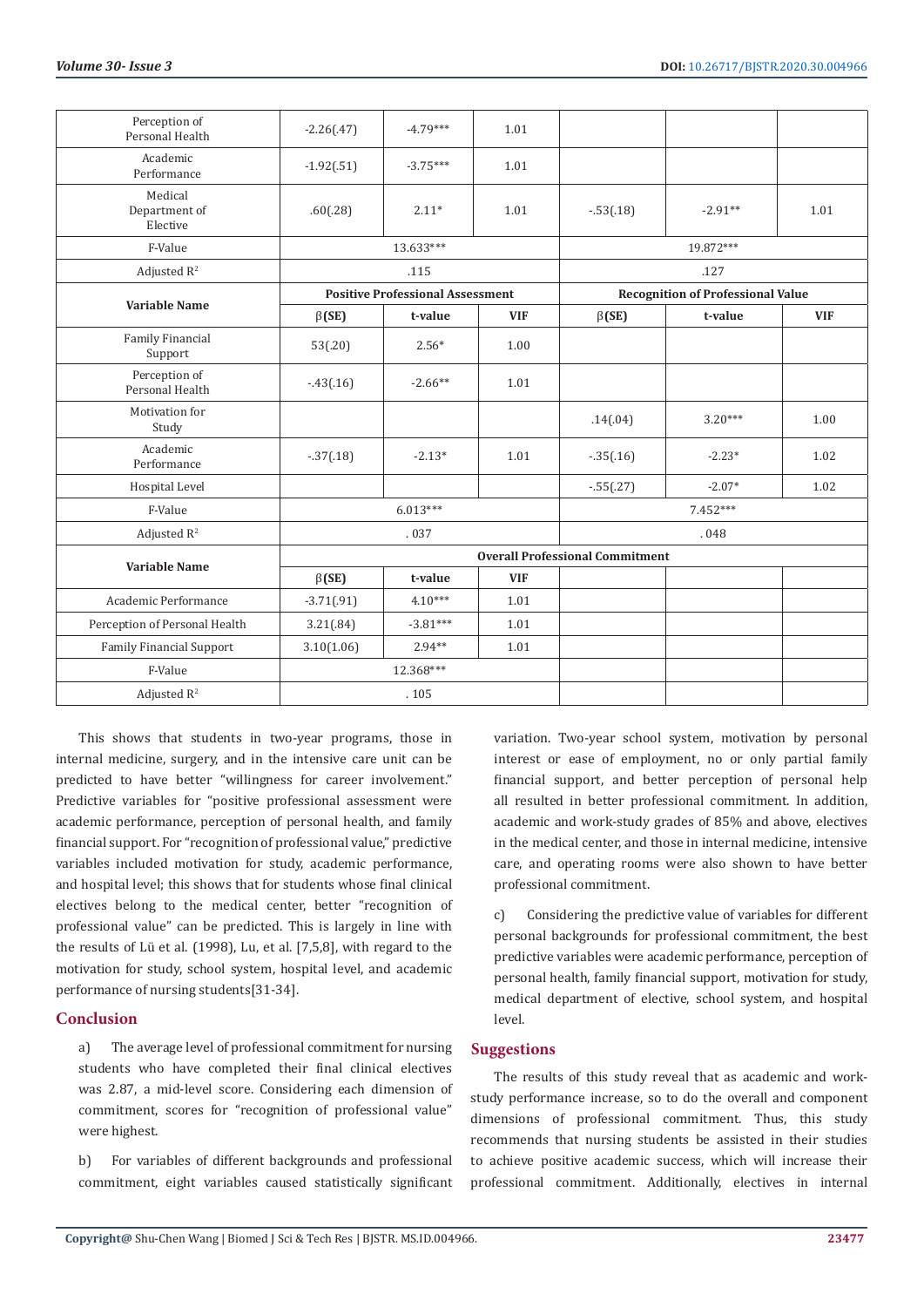medicine, surgery, and intensive care yielded higher willingness for career involvement than other departments. For this reason, we suggest that final clinical electives offer opportunities for nursing students to improve their working skills; this will improve the self-confidence of students in their work. This study, like many others, shows that of all dimensions of professional commitment, willingness to exert professional effort received the lowest score. Thus, this study suggests that when nursing students return to school, professors use this time to address problems and conflicts encountered in their final clinical electives, provide appropriate counseling, and clarify doubts and flawed conceptions of their future nursing work. At the same time, we suggest that the government request medical institutions to implement reasonable nurse-patient ratios to avoid over-working clinical nurses. This over-work causes fatigue, poor work environments, and reduces the willingness of nursing students to enter the profession.

#### **Limitations**

This study faced manpower, material, and time constraints, and used only the nursing students of the nursing program at a northern Taiwan university as its subjects and scope. Thus, its results cannot yield comprehensive conclusions. In order to improve the sense of mission of graduated nursing students, we recommend that future studies expand the scope and subjects of research, and understand the influencing factors for the professional commitment of students who have completed their final clinical electives. At the same time, future research can move towards longitudinal studies to better understand how the professional commitment of nursing students varies at different points in time during their final clinical electives, as well as factors which influence these differences.

#### **References**

- 1. Hu HY, Chen TY, Chiu SI (2009) The simple Explored on Effect of Professional Commitment Caused by Knowledge management Ability, and Self-determined Motivation of Nursing Students. Leadership Nursing 10(2): 44-56.
- 2. [Wu HM, Liu PF, Ho HH, Chen PL, Chao HL, et al. \(2012\) Reducing](https://pubmed.ncbi.nlm.nih.gov/22851392/)  [Occupational Burnout and Enhancing Job Performance in New Nurses:](https://pubmed.ncbi.nlm.nih.gov/22851392/)  [The Efficacy of "Last Mile" Programs .Journal of Nursing 59\(4\): 30-42.](https://pubmed.ncbi.nlm.nih.gov/22851392/)
- 3. [Lu KY, Chen YC, Wang MC \(1998\) Analysis of the Nursing Competence of](https://lib.ctcn.edu.tw/practical%20training/%E6%8A%80%E8%81%B7%E6%95%99%E8%82%B2%E6%A0%A1%E5%A4%96%E5%AF%A6%E7%BF%921020103/%E6%8A%80%E8%81%B7%E6%95%99%E8%82%B2%E6%A0%A1%E5%A4%96%E5%AF%A6%E7%BF%92%E6%96%87%E7%8D%BB/%E8%AD%B7%E7%90%86/Analysis%20of%20the%20Nursing%20Competence%20of%20Senior%20Nursing%20Students.pdf)  [Senior Nursing Students. Med Education 2\(2\): 180-189.](https://lib.ctcn.edu.tw/practical%20training/%E6%8A%80%E8%81%B7%E6%95%99%E8%82%B2%E6%A0%A1%E5%A4%96%E5%AF%A6%E7%BF%921020103/%E6%8A%80%E8%81%B7%E6%95%99%E8%82%B2%E6%A0%A1%E5%A4%96%E5%AF%A6%E7%BF%92%E6%96%87%E7%8D%BB/%E8%AD%B7%E7%90%86/Analysis%20of%20the%20Nursing%20Competence%20of%20Senior%20Nursing%20Students.pdf)
- 4. [Benlıgıray S, Sönmez H \(2011\) Relationships of Nurses' Professional](http://www.hacettepehemsirelikdergisi.org/pdf/pdf_HHD_110.pdf)  [Commitment with other Commitment Forms: Organizational](http://www.hacettepehemsirelikdergisi.org/pdf/pdf_HHD_110.pdf)  [Commitment, Work Commitment and Family Commitment. Hacettepe](http://www.hacettepehemsirelikdergisi.org/pdf/pdf_HHD_110.pdf)  [University Faculty of Health Sciences Nursing Journal 18\(1\): 28-40.](http://www.hacettepehemsirelikdergisi.org/pdf/pdf_HHD_110.pdf)
- 5. [Lu KY, Chang YY, Chiou SL \(2001\) Changes in Nursing Professional](https://pubmed.ncbi.nlm.nih.gov/11548213/)  [Commitment Among Junior College Graduates. The Journal of Nursing](https://pubmed.ncbi.nlm.nih.gov/11548213/)  [Research 9\(1\): 28-38.](https://pubmed.ncbi.nlm.nih.gov/11548213/)
- 6. Wang CL, Lu KY, Huang CY, Ho MY (2008) Professional Commitment and Its Related Factors in Nursing Staff. Chang Gung Nursing 19(3): 334-345.
- 7. Lu MS, Lin CF (2000) Work Value and Professional Commitment among New Graduates of Nursing Schools. Formosan J Med 4(2): 115-126.
- 8. Chen NW, Chang TH, Yeh MC (2012) Correlations of Work Value and Professional Commitment among Nursing Students. Cheng Ching Medical Journal 8(1): 15-25.
- 9. Liu HY, Chang CC, Yu KL, Ho YC, Tzeng YJ, et al. (2010) The Implementation and Learning Effects of Last-Mile Curriculum among Nursing Students of a Four-Year Technology College. Journal of Research in Education Sciences 55(4): 131-155.
- 10. [Wang CL, Tsai LY, Lu KY \(2005\) A Conceptual Analysis of Professional](https://www.semanticscholar.org/paper/%5BA-conceptual-analysis-of-professional-commitment%5D.-Wang-Tsai/b82c45634a508eea4d06330ce15fd09998c8220e) [Commitment. Journal of Nursing 52\(5\): 71-77.](https://www.semanticscholar.org/paper/%5BA-conceptual-analysis-of-professional-commitment%5D.-Wang-Tsai/b82c45634a508eea4d06330ce15fd09998c8220e)
- 11. [Ohlen J, Segesten K \(1998\) The professional identity of the nurse:](https://pubmed.ncbi.nlm.nih.gov/9829659/) [concept analysis and development. Journal of Advanced Nursing 28\(4\):](https://pubmed.ncbi.nlm.nih.gov/9829659/) [720-727.](https://pubmed.ncbi.nlm.nih.gov/9829659/)
- 12. Lee HI, Lee S (2002) Literature Review of Professional Commitment and Career Development in Nursing. Tzu Chi Nursing Journal 1(2): 7-11.
- 13. Xie J, Wang HC (2008) Investigation undergraduate nursing professional commitment and mental health. Chinese J Modern Nurs 14(10): 1193- 1194.
- 14. Kou YC, Hsieh MR, Cheng CC, Hu HY (2013) Correlations between Nurses' Job Satisfaction, Professional Commitment, and Organizational Commitment. Leadership Nursing 14(2): 22-32.
- 15. [Lee SF, Ma CC, Chiou CP, Su SF \(2012\) The Professional Commitment of](https://www.airitilibrary.com/Publication/alDetailedMesh?docid=20729235-201206-201205250010-201205250010-4-14) [Nurses in a Public Psychiatric Teaching Hospital. Journal of Nursing and](https://www.airitilibrary.com/Publication/alDetailedMesh?docid=20729235-201206-201205250010-201205250010-4-14) [Healthcare Research 8\(2\): 83-93.](https://www.airitilibrary.com/Publication/alDetailedMesh?docid=20729235-201206-201205250010-201205250010-4-14)
- 16. Li RH, Chang FM, Lai HL, Lee RP (2008) A Study of the Professional Commitment and Work Values among Public Health Nurses in Taitung County, Taiwan. Tzu Chi Nursing Journal 7(2): 79-92.
- 17. [Lin PL, Ho MY, Tzeng LC, Lu KY \(2005\) Work Stress and Professional](https://www.airitilibrary.com/Publication/alDetailedMesh?docid=18142869-200506-1-2-132-139-a) [Commitment Among Nurses in Community Health Centers. Journal of](https://www.airitilibrary.com/Publication/alDetailedMesh?docid=18142869-200506-1-2-132-139-a) [Evidence-Based Nursing 1\(2\): 132-139.](https://www.airitilibrary.com/Publication/alDetailedMesh?docid=18142869-200506-1-2-132-139-a)
- 18. [Waugaman WR, Lohrer DJ \(2000\) From nurse to nurse anesthetist: The](https://www.sciencedirect.com/science/article/abs/pii/S8755722300800113) [influence of age and gender on professional socialization and career](https://www.sciencedirect.com/science/article/abs/pii/S8755722300800113) [commitment of advanced practice nurses Original Research Article.](https://www.sciencedirect.com/science/article/abs/pii/S8755722300800113) [Journal of Professional Nursing 16\(1\): 47-56.](https://www.sciencedirect.com/science/article/abs/pii/S8755722300800113)
- 19. Teng CI (2008) Moderating Effects of Professional Commitment in the Relationship between Turnover Intention and Factors of Job Satisfaction. Chang Gung Nursing 19(1): 24-40.
- 20. [Wang KY, Chou CC, Huang JL \(2010\) A Study of Work Values, Professional](https://pubmed.ncbi.nlm.nih.gov/20127620/) [Commitment, Turnover Intention and Related Factors Among Clinical](https://pubmed.ncbi.nlm.nih.gov/20127620/) [Nurses. Journal of Nursing 57\(1\): 22-34.](https://pubmed.ncbi.nlm.nih.gov/20127620/)
- 21. [Nesje K \(2015\) Nursing students' prosocial motivation: does it predict](https://pubmed.ncbi.nlm.nih.gov/24862915/) [professional commitment and involvement in the job? Journal of](https://pubmed.ncbi.nlm.nih.gov/24862915/) [Advanced Nursing 71\(1\): 115-125.](https://pubmed.ncbi.nlm.nih.gov/24862915/)
- 22. Tsai HC, Huang LC, Liu SC, Wang HC, Li TC, et al. (2007) Nurses' Professional Commitment and Job Satisfaction. Mid-Taiwan Journal of Medicine 12(2): 100-108.
- 23. Wang WW, Li CF (2012) Mediating effect of nursing interns' professional commitment between carry decision-making self-efficacy and mental health. Journal of Nursing Administration 12(8): 541-543.
- 24. Lin B (2006) A Study on Commitment to Major career self-efficacy and mental health of the Higher Vocational Students and Their Relationship. Chengdu College of Education 20(9).
- 25. Tsai LY, Chiang MC, Li YC, Lu KY (2001) Professional Commitment of Nurses at District Hospitals in KSH Areas. Chang Gung Nursing 12(4): 294-304.
- 26. Yeh MC (2007) Expecting Job Stress and Resources Needed by Graduating Nursing Students Pre-entry to Nursing Occupation. Studies in the Humanities and Social Science 51: 37-50.
- 27. Lu KY, Chiou SL (1998) Professional Commitment of Nursing Students. The Journal of Nursing Research 6(2): 109-120.
- 28. Huang IC, Chen YJ, Huang PW (2003) The Influence of Academic Achievement on Effort Attribution-The Example of Students in the Food & Beverage Department from 2-Year Colleges implementing the